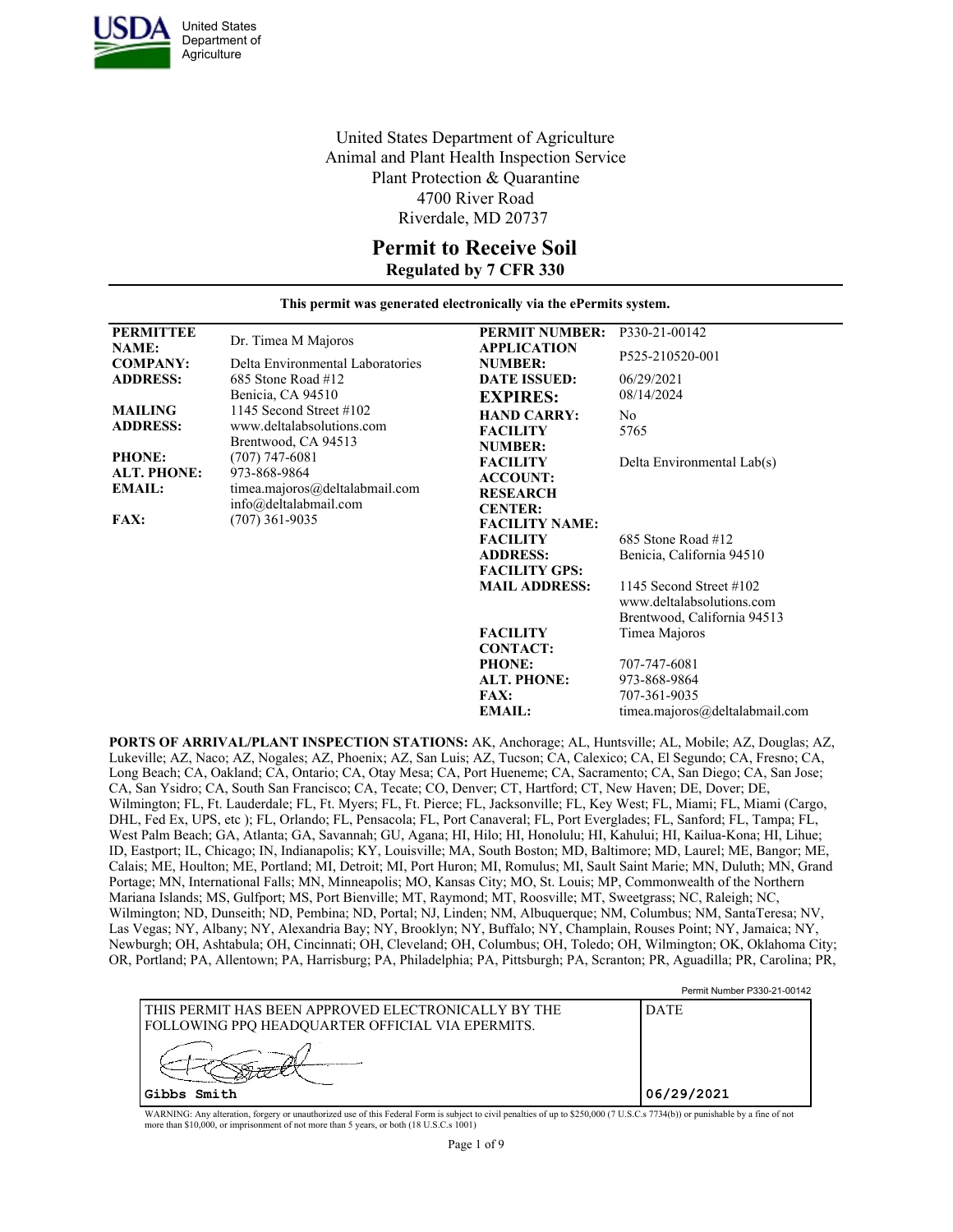

Fajardo; PR, Mayaguez; PR, Ponce; RI, Warwick/Providence; SC, Charleston; TN, Memphis; TN, Nashville; TX, Austin; TX, Brownsville; TX, Corpus Christi; TX, Dallas; TX, Del Rio; TX, Eagle Pass; TX, El Paso; TX, Fabens; TX, Falcon; TX, Fort Hancock; TX, Freeport; TX, Galveston; TX, Hidalgo; TX, Humble; TX, Laredo; TX, Los Indios; TX, Pharr; TX, Port Arthur; TX, Presidio; TX, Progresso; TX, Rio Grande City; TX, Roma; TX, San Antonio; TX, Victoria; UT, Salt Lake City; VA, Dulles; VA, Norfolk; VI, St. Croix; VI, St. Thomas; VT, Berlin; WA, Blaine; WA, Oroville; WA, Port Angeles; WA, SeaTac; WA, Sumas; WI, Green Bay; WI, Milwaukee

Under the conditions specified, this permit authorizes the following:

**Quantity of Soil per Shipment and Treatment**

Sterilization will interfere with intended use - Your facility MUST be inspected and approved to receive this soil

#### **SPECIAL INSTRUCTIONS TO INSPECTORS**

See permit conditions below

INSTRUCTIONS TO DHS CBP INSPECTORS FOR IMPORTED SOIL SHIPMENTS ROUTED TO RECEIVING FACILITY:

For hand carry of soil, an official of CBP Agricultural Programs and Trade Liaison (APTL) would have been notified to document and facilitate the entry of the soil (See hand carry conditions below if stipulated).

Otherwise:

1) Confirm that the shipment under this USDA PPQ P330 permit is under bond to the point of entry.

2) Validate the permit in ePermits using the CBP search feature.

3) Confirm that the imported shipment has a valid USDA PPQ Form 550 Black/White label.

4) For questions or concerns, contact the USDA-APHIS-PPQ Permit Unit in Riverdale, MD, at

866-524-5421 and ask to speak with a compliance officer.

### **PERMIT GUIDANCE**

1) Receipt or use of foreign isolates or samples from countries under sanctions requires specific permission from the U.S. Department of Treasury; please refer to

https://www.treasury.gov/resource-center/sanctions/Programs/Pages/Programs.aspx

2) This permit does not authorize importation, interstate movement, possession, and/or use of strains of genetically engineered regulated materials/organisms (created by the use of recombinant DNA technology).

3) If an animal pathogen is identified in your shipment, to ensure appropriate safeguarding, please refer to http://www.aphis.usda.gov/import\_export/animals/animal\_import/animal\_imports\_anproducts.sh tml

4) If a human pathogen is identified, please refer to the CDC Etiologic Agent Import Permit Program at http://www.cdc.gov/od/eaipp/

5) This permit does not fulfill the requirements of other federal or state regulatory authorities. Please contact the appropriate agencies, such as the U.S. Environmental Protection Agency, the U.S. Fish and Wildlife Service, the U.S. Food and Drug Administration, the Centers for Disease Control and Prevention, the APHIS Veterinary Services unit, the APHIS Biotechnology Regulatory Services, or your State's Department of Agriculture to ensure proper permitting.

6) If you are considering renewal of this permit, an application should be submitted at least 90 days prior

|                                                                                                         | Permit Number P330-21-00142 |
|---------------------------------------------------------------------------------------------------------|-----------------------------|
| THIS PERMIT HAS BEEN APPROVED ELECTRONICALLY BY THE<br>FOLLOWING PPQ HEADQUARTER OFFICIAL VIA EPERMITS. | <b>DATE</b>                 |
|                                                                                                         |                             |
| Gibbs Smith                                                                                             | 06/29/2021                  |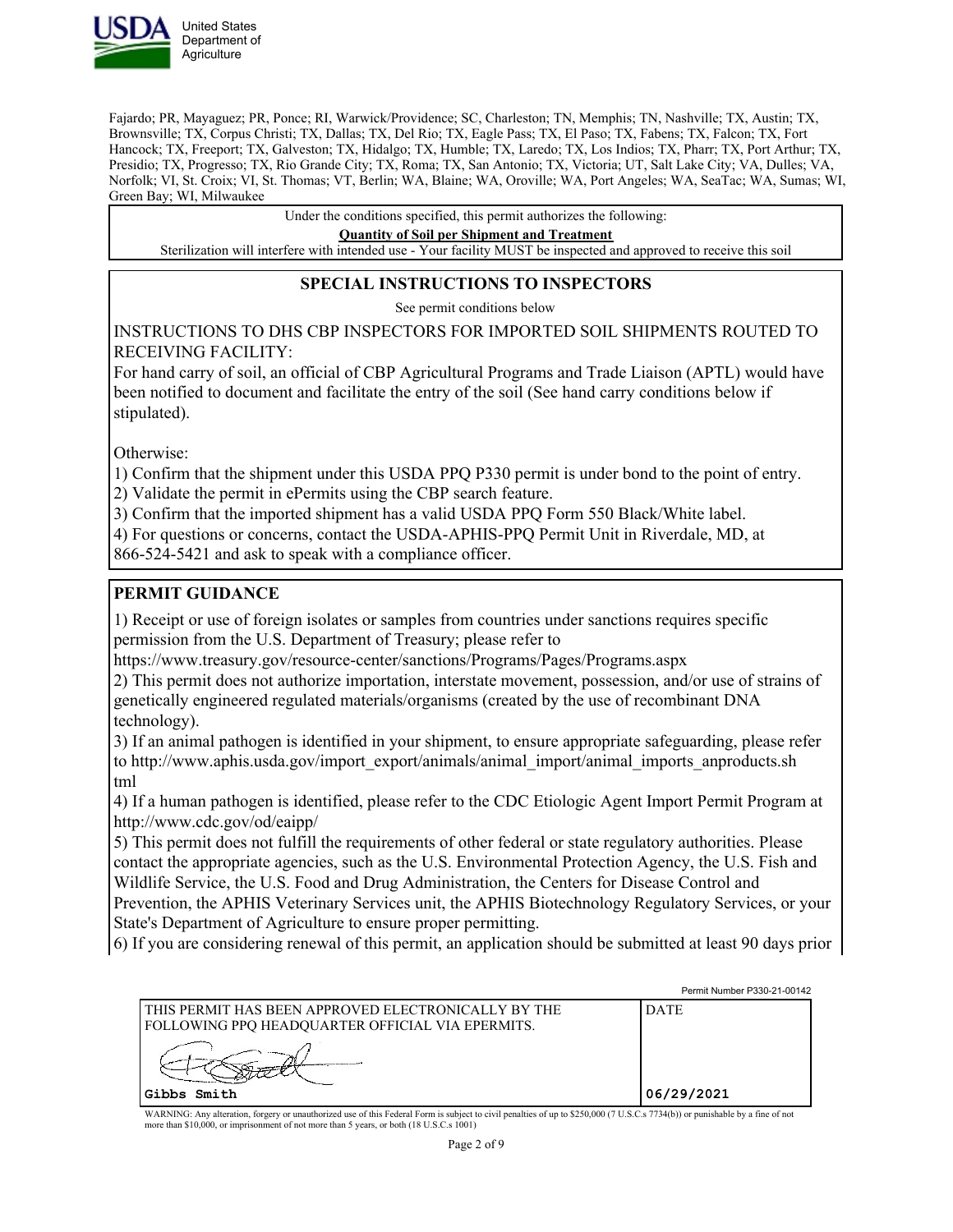

to the expiration date of this permit to ensure continued coverage. Permits requiring containment facilities may take a longer period of time to process.

## **PERMIT CONDITIONS**

### CHEMICAL/PHYSICAL ANALYSIS IMPORTATION

USDA-APHIS issues this permit to Dr. Timea M Majoros with Delta Environmental Laboratories in Brentwood, California. The permit authorizes the importation of soil from all foreign sources (except countries with sanctions or embargoes by U.S. State Department) only for chemical/physical analysis in a controlled laboratory environment at the named facility on the permit.

1. This permit is issued by the United States Department of Agriculture's Animal and Plant Health Inspection Service (APHIS). It conveys APHIS regulations and requirements for the material(s) listed on this permit. It does not reduce or eliminate your legal duty and responsibility to comply with all other applicable Federal and State regulatory requirements.

• A copy of the permit or the permit number must accompany the shipment.

- You must be an individual at least 18 years old, or legal entity such as partnership, corporation, association, or joint venture.
- You are legally responsible for complying with all permit requirements and permit conditions.

• The regulated material and shipping container(s) are subject to inspection by officials of U.S. Customs and Border Protection (CBP) and APHIS. CBP or APHIS officials may require the shipment to be treated, seized, re-exported, or destroyed (in part or whole). You will be responsible for any associated expenses.

• If you violate any applicable laws associated with this permit, you may face substantial civil or criminal penalties. We may cancel all current permits and deny future permit applications.

• Without prior notice and during reasonable hours, authorized Federal and State Regulators must be allowed to inspect the conditions associated with the regulated materials/organisms authorized under this permit.

2. The Permit holder must comply with all the items listed below. In cases where notification is required, the notification must be made to the PPQ Pest Permit Staff at 866-524-5421 or pest.permits@usda.gov within one business day of the event triggering a notification. You must also notify the PPQ State Plant Health Director (SPHD) in your State. Access the list of SPHDs at https://www.aphis.usda.gov/aphis/ourfocus/planthealth/ppq-program-overview/ct\_sphd.

• maintain a valid PPQ 330 permit as long as any portion of the regulated soil has not been treated or disposed of in accordance with these permit conditions,

• maintain an official permanent work assignment or affiliation at the address on this permit,

• notify PPQ of any change in the permit holder's work assignment, place of business, or affiliation,

• not assign or transfer this permit to other persons without prior PPQ authorization,

• notify PPQ of the receipt of an unauthorized and/or misdirected shipment of regulated soil and hold it until further instruction from PPQ,

|                                                                                                             | Permit Number P330-21-00142 |
|-------------------------------------------------------------------------------------------------------------|-----------------------------|
| I THIS PERMIT HAS BEEN APPROVED ELECTRONICALLY BY THE<br>  FOLLOWING PPQ HEADQUARTER OFFICIAL VIA EPERMITS. | <b>DATE</b>                 |
| Gibbs Smith                                                                                                 | 06/29/2021                  |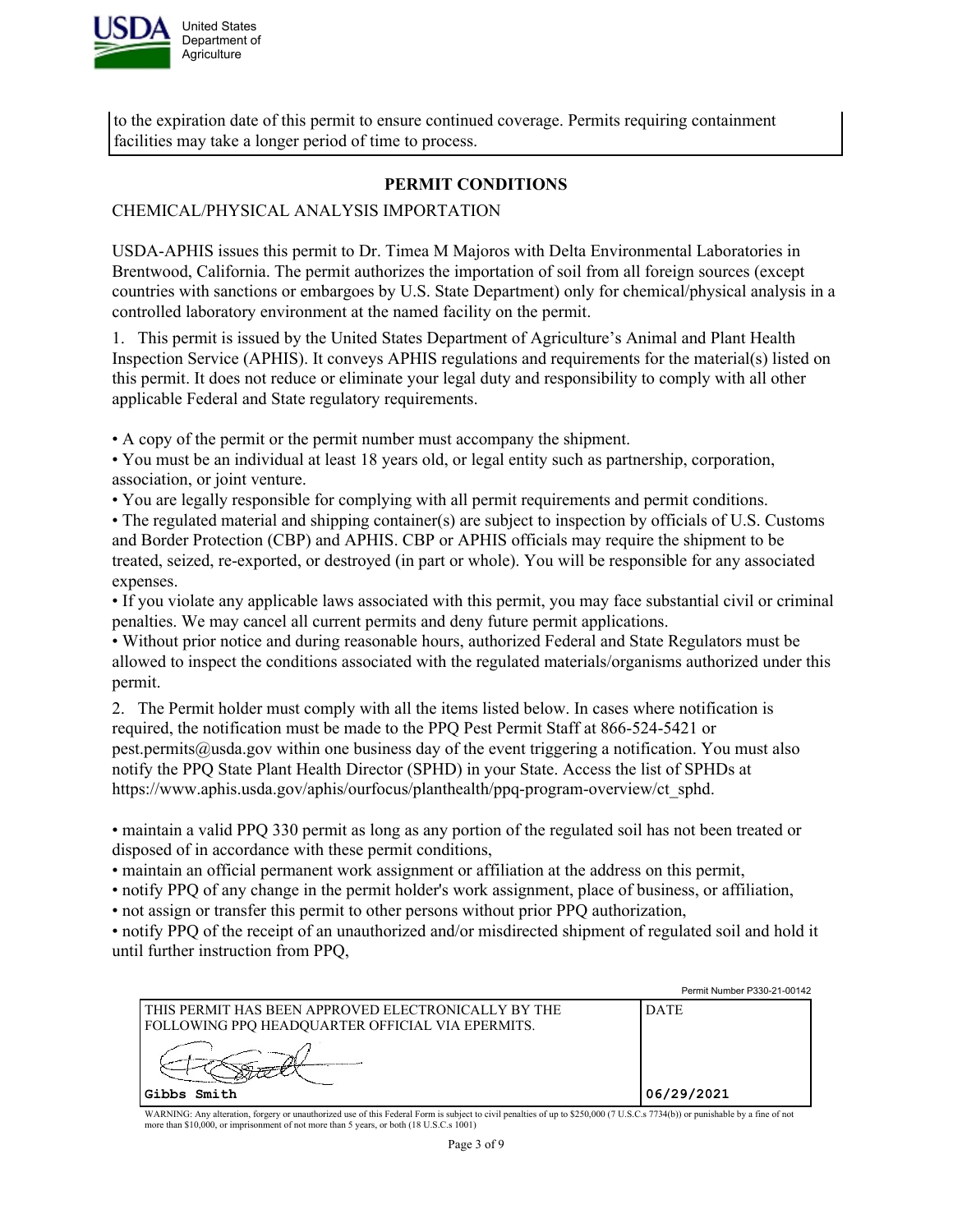

• notify PPQ if the shipment includes any unusual/unexpected contents (including live insects and snails) and take all prudent measures to contain them until further instruction from PPQ,

• notify PPQ of any unauthorized or accidental release of the regulated soil and adequately mitigate the resulting environmental impacts,

• notify PPQ if the facility or equipment is damaged, destroyed, or otherwise compromised,

• notify PPQ if you intend to let your permit expire and you will no longer receive, handle, and/or dispose of regulated soil.

3. Prohibitions/Limitations:

Regulated soil must not be used:

- in field research or for other release into the environment before sterilization,
- for isolating, culturing, extracting, or concentrating live organisms,
- as a growing medium, unless specifically authorized in this permit.
- 4. Shipping/Movement

1) All shipments must consist of at least two inner packages and an outer shipping container securely sealed so that all prevent unauthorized loss of the regulated soil. The innermost packages (e.g. polythene super sacks, sealed drums, yard plastic-lined boxes, etc.) must be sealed and adequate to withstand pressure, temperature, and other climatic conditions incidental to shipment. The outer container must be rigid and durable enough to remain sealed and structurally intact to endure typical shipping conditions (dropping, stacking, impact from other freight, etc.). The conveyance must be secured by a lock, seal, or similar device. The permit holder is responsible for communicating these requirements to the shipper.

2) For soil that originates in Hawaii and Puerto Rico, a copy of this permit or permit number and the shipment must be presented to APHIS-Plant Protection and Quarantine (PPQ) for inspection and clearance prior to departure. For soil that originates in the U.S. Virgin Islands, a copy of this permit or the permit number and the shipment must be presented to APHIS-PPQ in Puerto Rico for inspection and clearance prior to arrival in mainland U.S. For more information on how to ship your package to APHIS-PPQ in Puerto Rico, visit our website at:

https://www.aphis.usda.gov/aphis/ourfocus/planthealth/import-information/permits/plant-pes ts/sa \_soil/soil-shipping-requirements.

Following inspection, soil shipments from Hawaii, Puerto Rico, and the U.S. Virgin Islands are authorized to enter at any arrival point on the mainland U.S.

3) Unless the regulated soil is hand carried by an individual specifically authorized in this permit, it must be shipped by bonded carrier to the port of entry. Following release by CBP, further movement to the APHIS-PPQ approved facility must occur by means of a generally recognized commercial carrier.

4) The shipment must be free from foreign matter or debris, plants and plant parts, and other macro-organisms, such as insects, cyst nematodes, mollusks and acari. Regulated material commingled with unauthorized material will be treated, seized, re-exported, or destroyed (in part or whole).

|                                                                                                         | Permit Number P330-21-00142 |
|---------------------------------------------------------------------------------------------------------|-----------------------------|
| THIS PERMIT HAS BEEN APPROVED ELECTRONICALLY BY THE<br>FOLLOWING PPO HEADOUARTER OFFICIAL VIA EPERMITS. | <b>DATE</b>                 |
|                                                                                                         |                             |
| Gibbs Smith                                                                                             | 06/29/2021                  |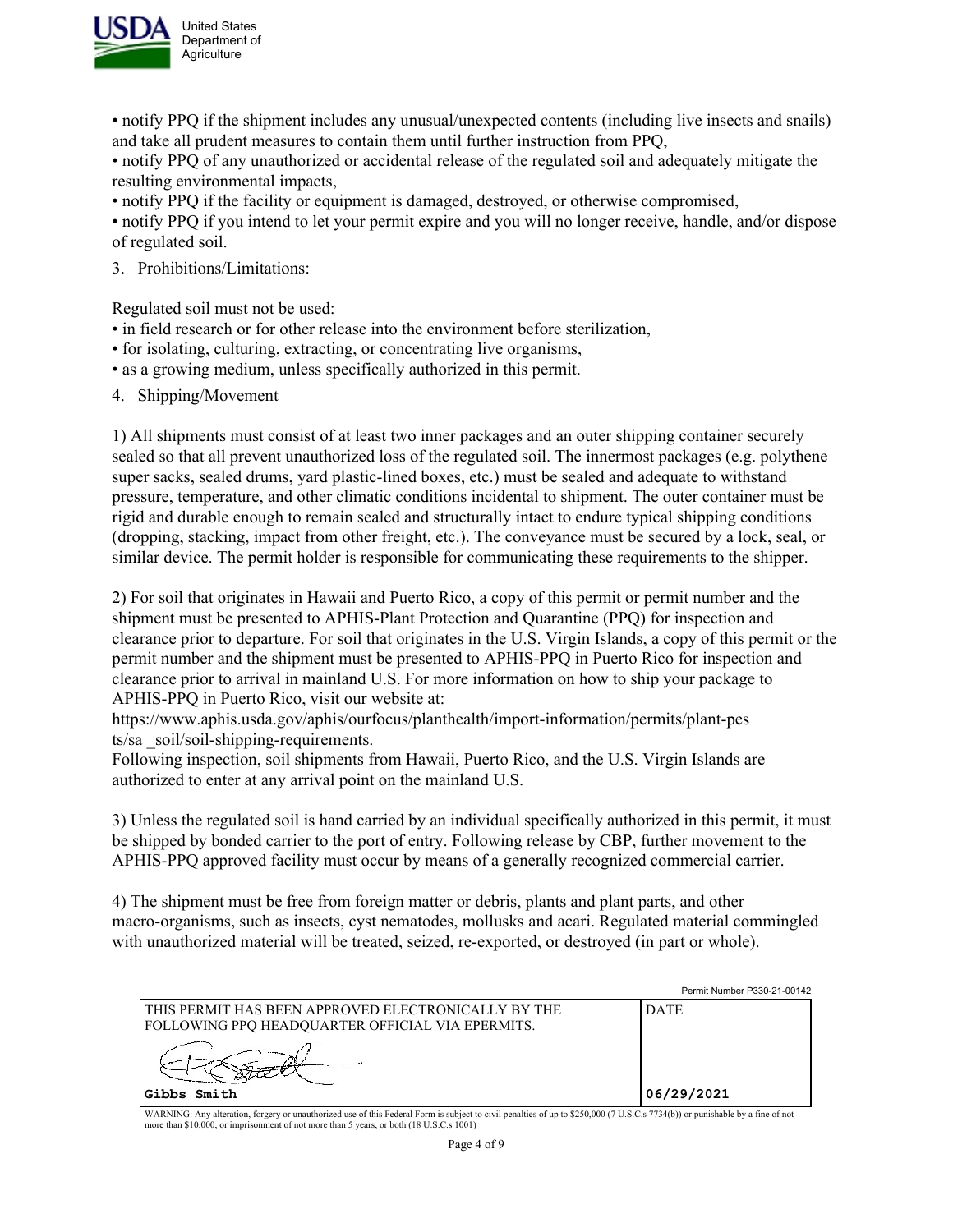

5) All solid wood packing material (SWPM) accompanying the shipment must be in compliance with ISPM 15 treatment regulations and IPPC stamp requirements and enforcement. Noncompliant shipments will be treated, re-exported or destroyed at the consignee's expense.

6) Further distribution or movement of the regulated soil is not allowed without prior approval from the APHIS-PPQ SPHD in your State. Access the list of SPHDs at https://www.aphis.usda.gov/aphis/ourfocus/planthealth/ppq-program-overview/sphd. For such movements, you must follow the packaging standards described in these permit conditions, except that the use of black and white labels is not required.

7) Certain domestic mainland soil is regulated separately under 7 CFR 301. This permit does NOT authorize the movement of such soil. For further information on the movement of domestic mainland soil visit: https://www.aphis.usda.gov/aphis/ourfocus/planthealth/import-information/permits/regulated -orga nism-and-soil-permits/sa\_soil/ct\_domestic\_soil.

5. Shipping Labels/Labeling

After issuance of this P330 permit and prior to importation, you will need to request PPQ Form 550 Black/White shipping label(s) at least 5 business days in advance of shipping date. If you applied online using ePermits, you may request the labels using the My Shipments/Labels feature. Otherwise, send your request to BlackWhiteGreenYellowlabelrequest@usda.gov. Specify the permit number and the total number of labels needed. All email requests must come from the permit holder or appointee and if requested by the appointee, they must Cc the permit holder on all requests. You may request additional labels the same way. We will send you the labels by email as a pdf.

A label must be attached with clear tape to the exterior of each package being imported under this permit. (It is NOT necessary to provide a shipping label for every sample contained within one package e.g. 5 bottles/bags/vials within one box needs only ONE label, not five). The labels have detailed instructions for use on the reverse side. You are responsible for instructing your shipper to carefully follow these instructions. You are responsible for each import shipping label issued under this permit. Failure to do so may result in refused entry or destruction of your package.

Enclose the following supplemental information in each shipment:

- Permittee Name
- Permit number
- Label number

Underlying packaging/wrapping must carry the address, billing, and any other information required to direct the shipment to its final destination (i.e., the permit holder's address; N.B., USDA APHIS does not defray any additional shipping costs incurred for transiting the shipment through an inspection station as the initial US destination).

NOTE: the PPQ Form 550 Black/White label is NOT required on shipments of soil that originate in

|                                                                                                             | Permit Number P330-21-00142 |
|-------------------------------------------------------------------------------------------------------------|-----------------------------|
| I THIS PERMIT HAS BEEN APPROVED ELECTRONICALLY BY THE<br>  FOLLOWING PPQ HEADQUARTER OFFICIAL VIA EPERMITS. | <b>DATE</b>                 |
|                                                                                                             |                             |
| Gibbs Smith                                                                                                 | 06/29/2021                  |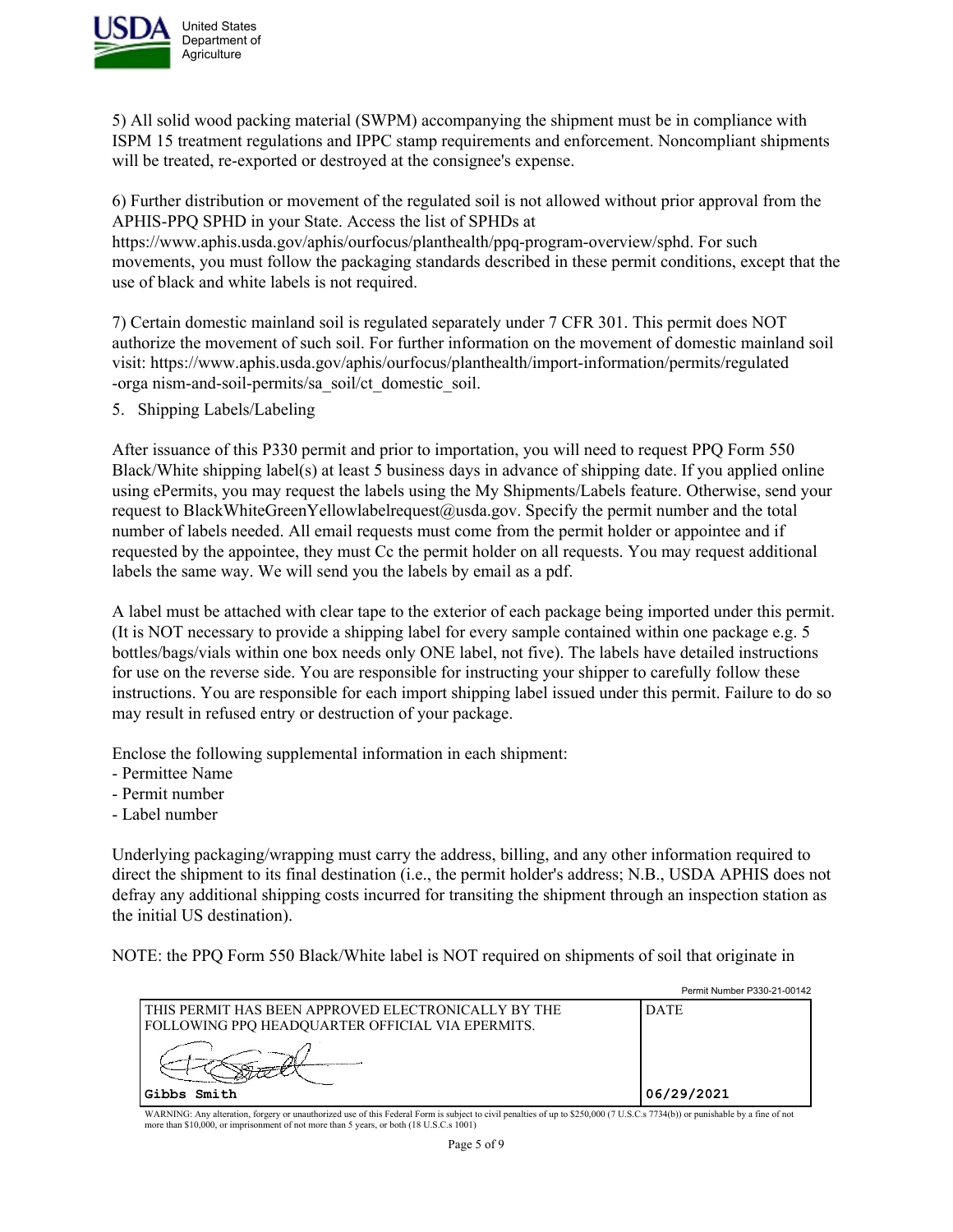

Hawaii, Puerto Rico, and the U.S. Virgin Islands.

6. Facility (Storage/Handling)

1) All regulated soil must be safeguarded at all times during movement, handling, and storage, until sterilized by one of the treatment method(s) specified in this permit. Upon arrival at the APHIS-PPQ approved facility, the regulated soil must be stored in two levels of secured containment until transferred or sterilized. As long as regulated soil is present, the containment and all other affected areas of the facility must be restricted to access by authorized personnel only.

2) All containers and storage areas will be labeled: "Regulated Soil – Sterilize before Disposal" (or an acceptable equivalent). The secured containment area must store only regulated material or, if the area also houses unregulated material, the regulated material must be clearly segregated from the unregulated material as well as being appropriately labeled.

3) The permit holder is responsible for the activities of those individuals working with the regulated soil. Everyone handling the regulated soil must read, agree to, and initial the permit conditions before working with or handling the regulated material. These initialed conditions do not need to be submitted to APHIS-PPQ but must be readily accessible in the event of an inspection and presented upon request.

4) Modifications to the facility or any procedural changes that affect the handling of the regulated soil must be approved by APHIS-PPQ prior to making changes. Please contact the PPQ Pest Permit Staff (email: pest.permits@usda.gov; phone: 866-524-5421; address: 4700 River Road, Unit 133, Riverdale, MD 20737; fax: 301-734-8700).

7. 1) Treatment/Disposal

All decontamination, sterilization, and disposal must comply with one of the methods authorized by the permit conditions. Prior to disposal, all regulated soil must be sterilized by one of the following methods:

Autoclave

a. Autoclave at 121 Celsius (250 Fahrenheit) for a minimum of 30 minutes at 15 psi.

b. Place autoclave tape or other indicators on each load prior to treatment. Check the autoclave tape or other indicator on each container to verify color change before disposal.

c. Calibrate annually according to the manufacturer's instructions and maintain written records. d. Use a commercially available biological indicator kit every 3 months, containing bacterial spores (e.g. Geobacillus stearothermophilus species) that are rendered unviable at 121 Celsius (250 Fahrenheit). Follow the manufacturer's instructions. Service and retest the autoclave if any growth is observed.

Dry Heat

Use one of the following minimum temperature ranges and minimum exposure time combinations: 110 – 120.5 Celsius (230 – 249 Fahrenheit) for 16 hours

|                                                                                                         | <b>Permit Number P330-21-00142</b> |
|---------------------------------------------------------------------------------------------------------|------------------------------------|
| THIS PERMIT HAS BEEN APPROVED ELECTRONICALLY BY THE<br>FOLLOWING PPQ HEADQUARTER OFFICIAL VIA EPERMITS. | DATE                               |
|                                                                                                         |                                    |
| Gibbs Smith                                                                                             | 06/29/2021                         |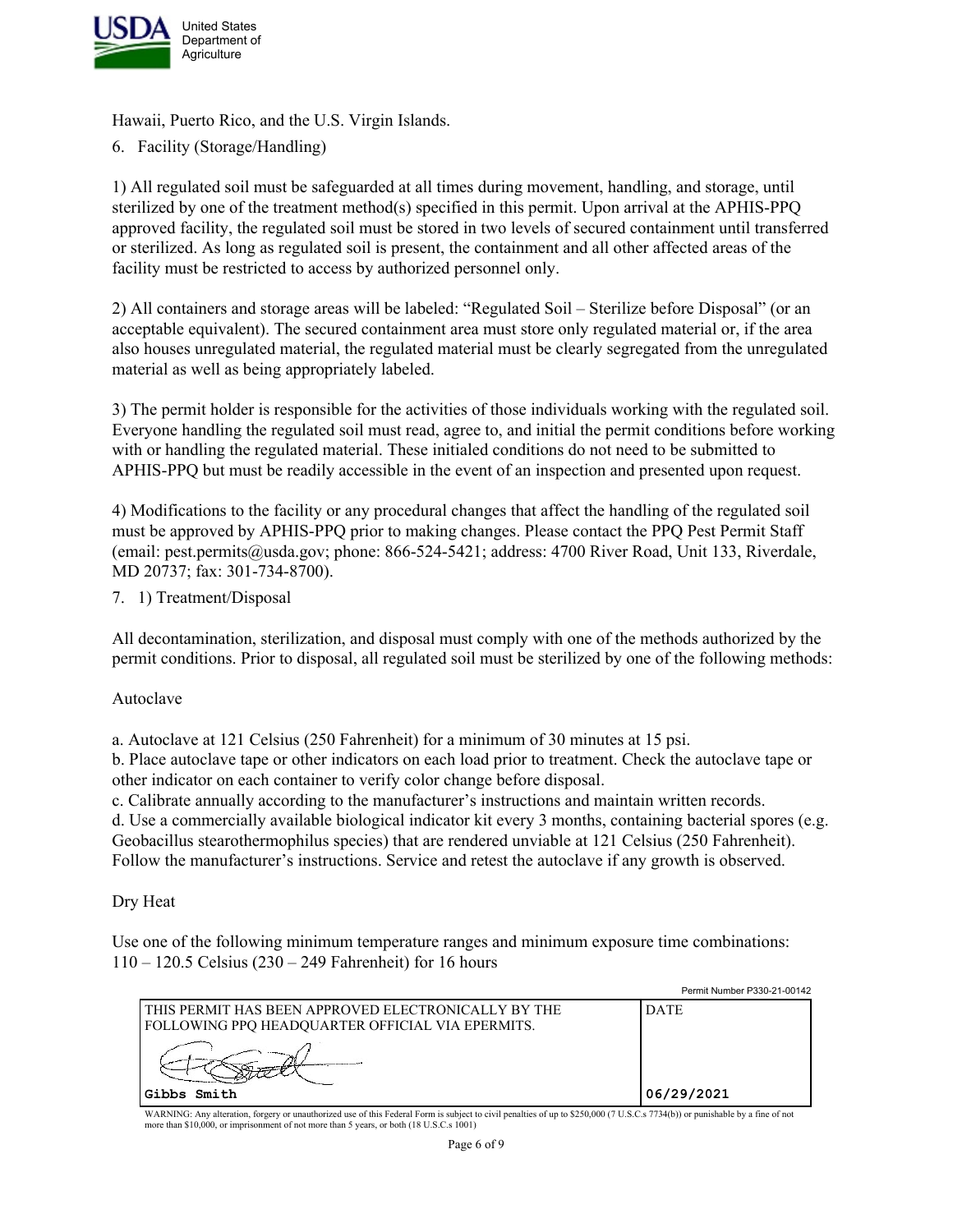

 $121 - 154$  Celsius  $(250 - 309$  Fahrenheit) for 2 hours 154.4 – 192.5 Celsius (310 – 379 Fahrenheit) for 30 minutes 193 – 220 Celsius (380 – 429 Fahrenheit) for 4 minutes  $221 - 232$  Celsius (430 – 450 Fahrenheit) for 2 minutes

NOTE: Time starts when the entire sample reaches the required temperature and you must utilize a suitable temperature probe or currently calibrated thermometer for verification. The soil must be spread evenly throughout the chamber and not exceed 6 inches in depth.

### Hydroclave

a. Hydroclave at a minimum of 121 Celsius (250 Fahrenheit) for a minimum of 30 minutes, or at a minimum of 132 Celsius (267 Fahrenheit) for a minimum of 15 minutes.

b. Observe the temperature sensor to ensure that the hydroclave maintains its required temperature. c. Calibrate the hydroclave annually according to the manufacturer's instructions and maintain written records.

### Incineration

With the exception of metal and glass containers, all regulated and associated material must be reduced completely to ash at the end of the incineration cycle.

As an alternative to the sterilization requirements listed above, disposal of regulated soil and any material contaminated with regulated soil may be conducted off site by a Disposal Facility holding a current PPQ Permit for Bulk Disposal or a Compliance Agreement for Bulk Disposal. Vendor may or may not be in the same state. SPHD approval is required prior to any movement of the regulated soil and approval is required in both the sending state and receiving state. Access the list of SPHDs at https://www.aphis.usda.gov/aphis/ourfocus/planthealth/ppq-program-overview/ct\_sphd. All regulated soil and any material contaminated with regulated soil must be double contained during transport to the Disposal Facility to prevent any unauthorized dissemination of the regulated soil. For records maintenance requirements, refer to the record keeping permit condition.

No other sterilization methods are allowed without prior review and approval from PPQ Pest Permit Unit Staff. .

8. Decontamination of surfaces, tools, equipment, supplies and related materials

1) Unless other disposal arrangements have been approved in advance by PPQ Pest Permit Staff, all items coming in direct contact with, or exposed to, the regulated soil -- including but not limited to glassware, countertops, equipment, waste material, effluent, and shipping materials -- must be sterilized/sanitized/decontaminated prior to re-use or removal from the APHIS-PPQ approved facility, and prior to the expiration of this permit.

|                                                                                                            | Permit Number P330-21-00142 |
|------------------------------------------------------------------------------------------------------------|-----------------------------|
| lthis permit has been approved electronically by the<br>  FOLLOWING PPQ HEADQUARTER OFFICIAL VIA EPERMITS. | <b>DATE</b>                 |
|                                                                                                            |                             |
| Gibbs Smith                                                                                                | 06/29/2021                  |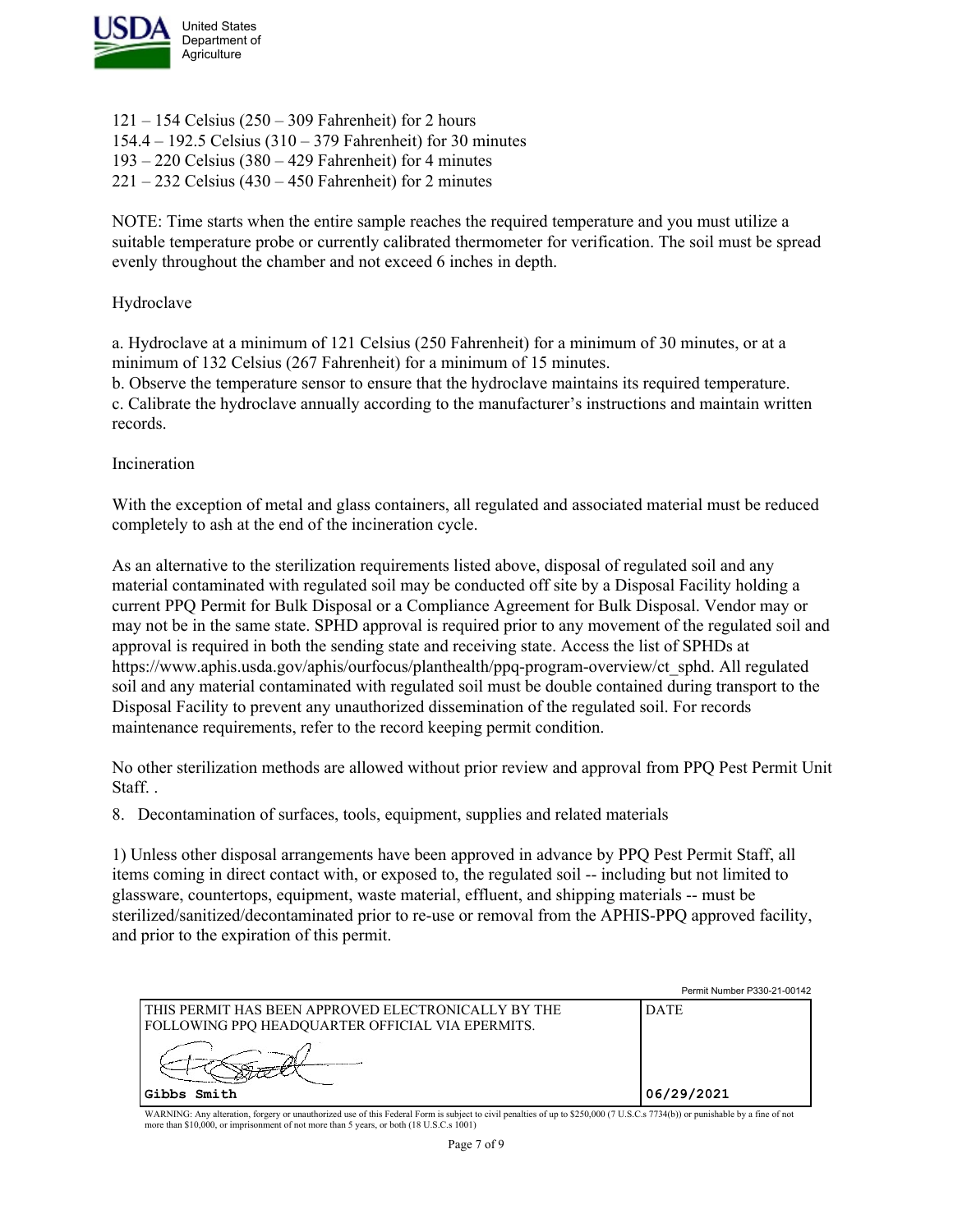

2) Use any of the following, either alone or in combination:

a) immersed in minimum of .525 percent sodium hypochlorite (household bleach from the bottle is a minimum of 5 percent) for at least 20 minutes

- b) immersed in 70 percent alcohol or ethanol for at least 30 minutes,
- c) treated with quaternary ammonium compounds per manufacturer's specifications,
- d) using one of the soil sterilization methods above.

3) Hydroclave or autoclave effluent as stipulated above.

9. Training requirements/Records/Record-Keeping

1) Standard Operating Procedures (SOPs) must be filed with, and approved by, the PPQ Pest Permit Staff at: email: pest.permits@usda.gov; phone: 866-524-5421; fax: 301-734-8700; address: River Road, Unit 133, Riverdale, MD 20737. All contact information must be kept current and the SOPs must be dated. If requirements in the permit conditions are more restrictive than the SOPs, the permit conditions take precedence. APHIS-PPQ must approve any changes to the SOPs before implementation. At a minimum, the SOP should describe how you will maintain compliance with APHIS-PPQ regulations. It must include how you plan to: transport, handle/process, store, safeguard, treat, and dispose of the regulated soil, effluent, and anything else coming into contact with the regulated soil. The SOP must also contain instructions regarding the cleanup of potential spillage of regulated soil and must be posted in areas where soil is stored and processed. A current copy of the SOP must be available at the time of facility inspection.

2) All employees working with the regulated soil must complete annual training. The training must cover the requirements on this permit and the Standard Operating Procedures submitted to APHIS-PPQ. Both a copy of the permit and the SOPs must be available at all times for the facility staff to consult.

Training records on each employee must be maintained for a period of three (3) years from the date the record was created and a list of all persons working with the soil in the APHIS-PPQ approved facility must be maintained.

3) The permit holder must keep records of all shipments received and samples processed under this permit. These records must be retained for a period of three (3) years after disposal of the soil, or (3) years after its transfer to another APHIS-PPQ approved facility. If soil is transferred between approved facilities, its identity must be maintained for traceability.

The records must include:

- a. Date of arrival of each shipment.
- b. Origin of the regulated soil.
- c. Total weight of regulated soil in each shipment.
- d. Date and weight of disposed or transferred amounts of regulated soil.
- e. Method of disposal or location where the regulated soil was transferred to.

|                                                                                                         | Permit Number P330-21-00142 |
|---------------------------------------------------------------------------------------------------------|-----------------------------|
| THIS PERMIT HAS BEEN APPROVED ELECTRONICALLY BY THE<br>FOLLOWING PPQ HEADQUARTER OFFICIAL VIA EPERMITS. | <b>DATE</b>                 |
|                                                                                                         |                             |
| Gibbs Smith                                                                                             | 06/29/2021                  |